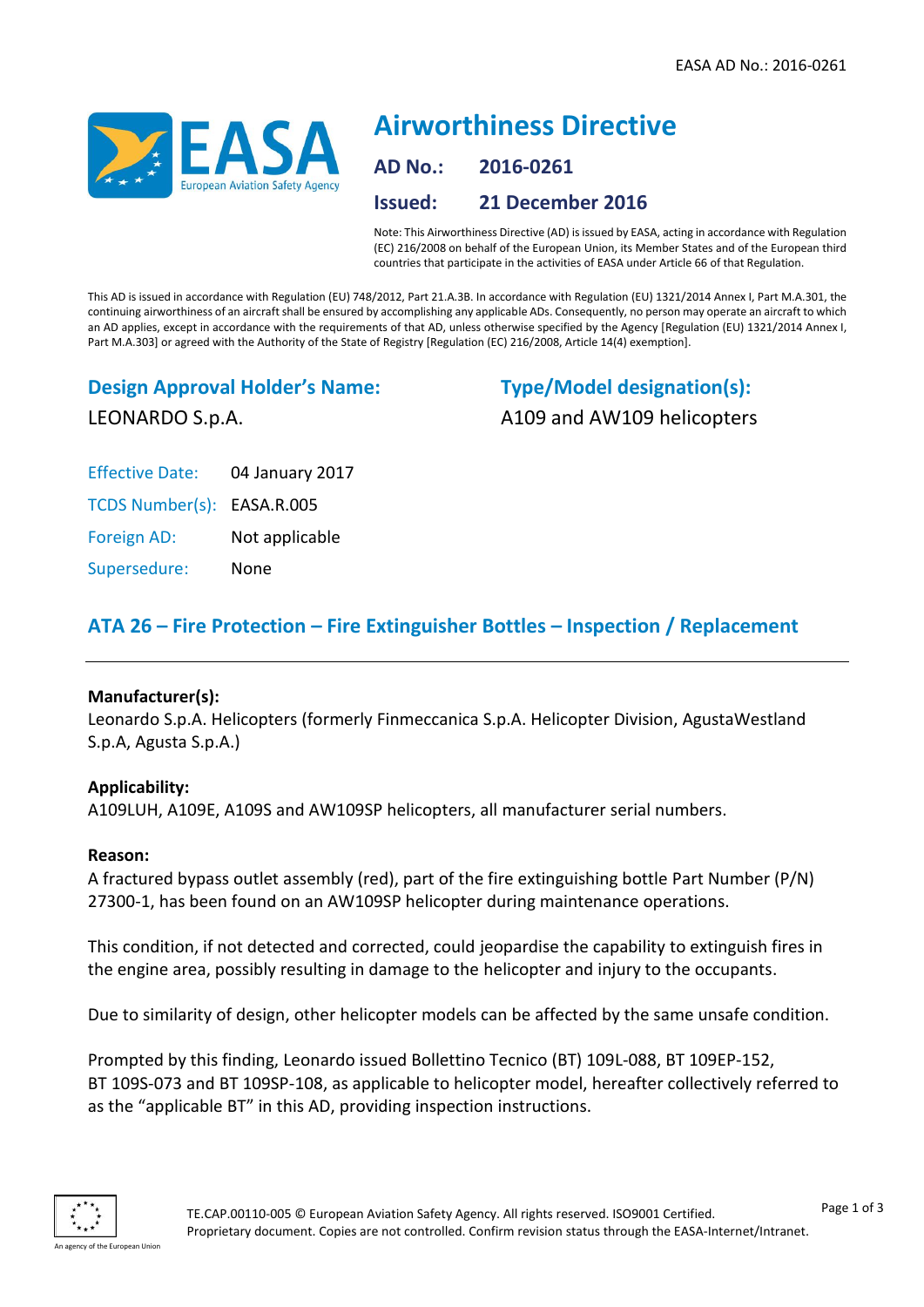For the reason described above, this AD requires repetitive inspections of the bypass outlet assembly (red) and, depending on findings, replacement of fire extinguisher bottle.

This AD is considered an interim action and further AD action may follow.

## **Required Action(s) and Compliance Time(s):**

Required as indicated, unless accomplished previously:

#### **Inspection(s)**:

(1) Within 25 flight hours (FH) or 3 months after the effective date of this AD, whichever occurs first, and, thereafter, at intervals not to exceed 200 FH or 12 months, whichever occurs first, visually inspect the bypass outlet assembly (red) of all fire extinguisher bottles P/N 27300-1 in accordance with the instructions of the applicable BT.

Note 1: Fire extinguisher bottles P/N 27300-1 are installed with the following engine fire extinguisher kit P/N:

| Helicopter model | Engine fire extinguisher kit P/N |
|------------------|----------------------------------|
| A109LUH          | 109-0811-39-105                  |
| A109E            | 109-0811-39-103                  |
| A109S            | 109-0811-39-107                  |
| AW109SP          | 109-0811-39-109                  |

#### **Corrective Action(s)**:

(2) If, during any inspection as required by paragraph (1) of this AD, any crack is found on a bypass outlet assembly (red), before next flight, replace the affected fire extinguisher bottle with a serviceable bottle in accordance with the instructions of the applicable BT.

#### **Terminating Action**:

(3) None.

#### **Part installation:**

(4) From the effective date of this AD, it is allowed to install a fire extinguisher bottle P/N 27300-1 on a helicopter, provided it is new or, prior to installation, has passed an inspection in accordance with the instructions of the applicable BT.

#### **Ref. Publications:**

Leonardo S.p.A. Helicopters BT 109L-088 original issue, dated 15 December 2016.

Leonardo S.p.A. Helicopters BT 109EP-152 original issue, dated 15 December 2016.

Leonardo S.p.A. Helicopters BT 109S-073 original issue, dated 15 December 2016.

Leonardo S.p.A. Helicopters BT 109SP-108 original issue, dated 15 December 2016.

The use of later approved revisions of these documents is acceptable for compliance with the requirements of this AD.